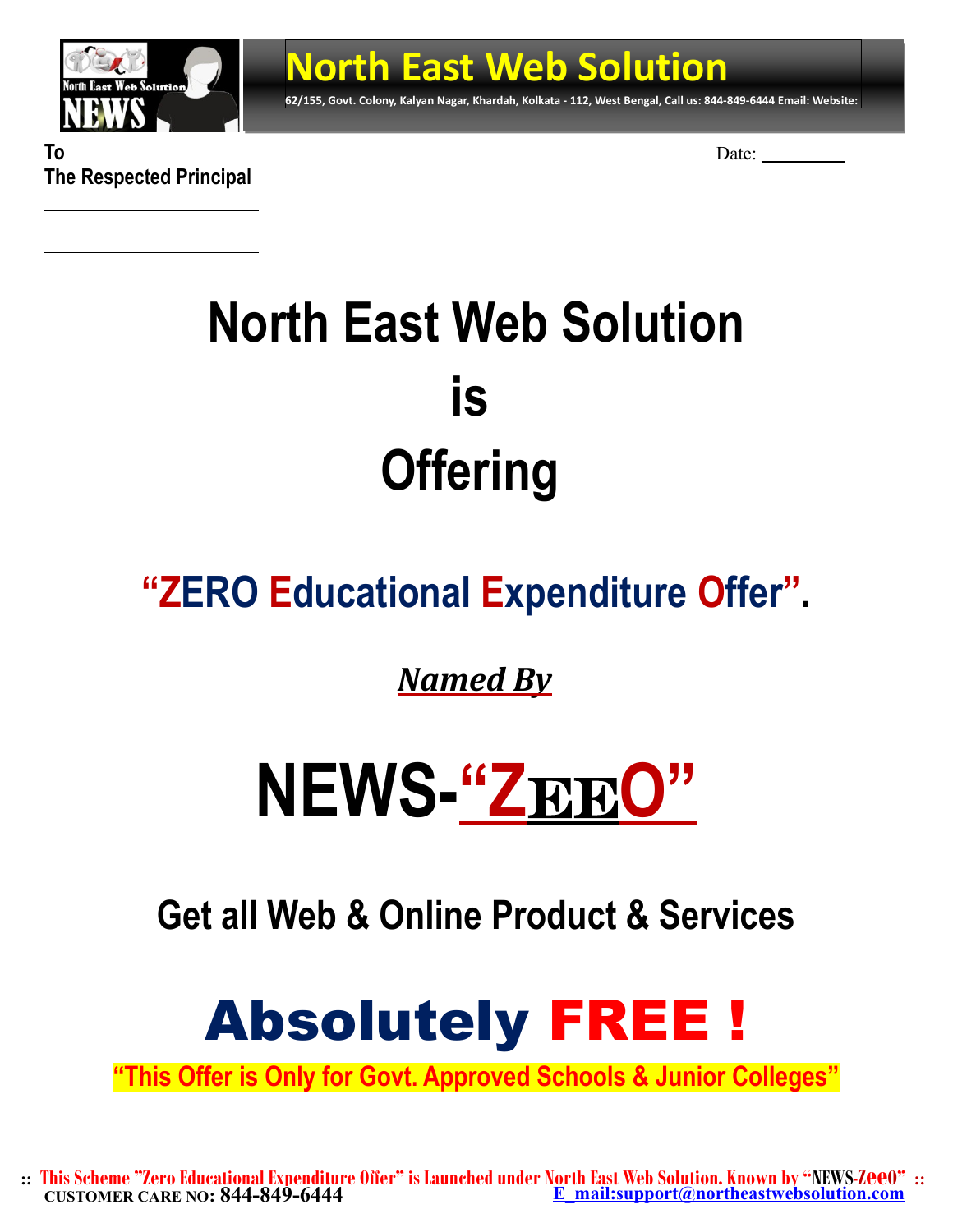No any Hidden charges from the school/College, except one Time PG Configuration Charges of Rs.9800/- (Nine Eight Zero ZerO Only).

- **1) ZERO Registration Charges.**
- **2) ZERO Processing Charges.**
- **3) ZERO Dynamic Website Designing Charges.**
- **4) ZERO Domain Charges.**
- **5) ZERO VPS Hosting Charges.**
- **6) ZERO Dynamic Website Maintenance Charge.**
- **7) ZERO Online Admission Charges.**
- **8) ZERO Software Maintenance Charge.**
- **9) ZERO SMS Credit & Configuration Charges.**
- **10) ZERO OTP Configuration & SMS Alert.**

## See all the Application Details below

- Android & Tablet PC Compatibility
- Inventory & Stock reports.
- Purchase Order & GRN.
- Automatic Bar code generation.
- Campus & curriculum Management.
- 
- **SMS** to students, Teaching and Non Teaching staff.
- Individual student level fee management and future fee locking. Transport, Hostel, Time Table, Period wise Attendance, Library.
- 
- Smart card or RFID compatibility.
- Crystal reports exportable to MSExcel, PDF, MSWord, RPT & RTF formats.
- Auto Generated QR (Quick Response) Code absolutely free MEW!

#### **International Look Dashboard**

• International look Dashboard with iconic navigation up to the roots.

#### **Candidate Registration:**

- Direct registration by candidates from institute's official website.
- Short listing & Rejection of candidature by the administrator.
- Pre admission Follow up and recording of next dates to follow up the candidates for admissions with necessary alerts. A pre-admission **Candidate Relationship Management (CRM) System.**

#### **Student Teacher Administration**:

- Admission Applications with comprehensive information of Student Applicants. Short listing, Acceptance & Rejection of Applications.
- **I-card Generation- New and Duplicate.**
- Bulk Transfers and Promotions with archive for future reference.
- Student Attendance on Period to Period and Class to Class basis. Database designing is very concise to take very big amount of students in a college.
- Manage staff/student attendance with Bar code, Smart Card, RFID, QR Code, Biometric Finger Print, Finger Vein, Iris, Palm Vein, facial recognition devices.
- **Certificate issues with auto generated QR code <b>NEW!** and Student activity records.
- Flexible Fee Management has been designed to give different fee structures to every student with different payment months and modes.
- Fee locking in advance for entire tenure of study in the school or receive more than the due amount for settlement in the next semesters/years.
- Students/parents login created automatically with specific rights. Common login interface for everyone.
- GPRS can be integrated on demand. (**Chargeable**)

#### **Support Services Management**

- Material Management.
- Management Information system.
- Very easy Implementation and handling.

#### **Time Table Management:**

- 100% fully automatic time table generation **NEW!**
- Dynamic No. of period generation.
- Create your own time table with excellent checks on assignment of classes and teachers.
- Update Time Table

#### **Transport Management:** (**Coming Soon**)

- Excellent management of timings of bus stops and bus routes according to the Institutional timings.
- Allotment of bus to the students and managing their Pick and Drop timings and automatic accounting.
- Allotment of bus to the staff and managing their Pick and Drop timings.

#### **Examination Management:**

- New Exam. Creation with Dates and timings.
- Result entry for all the students appearing for the exams and printing of their Report Cards.

#### **Reports:**

- Comprehensive reporting system with wild and specific search engines.
- Comprehensive Crystal reports exportable to MS Excel, PDF, MSWord, RPT & RTF formats.

#### **Login panel & user rights:**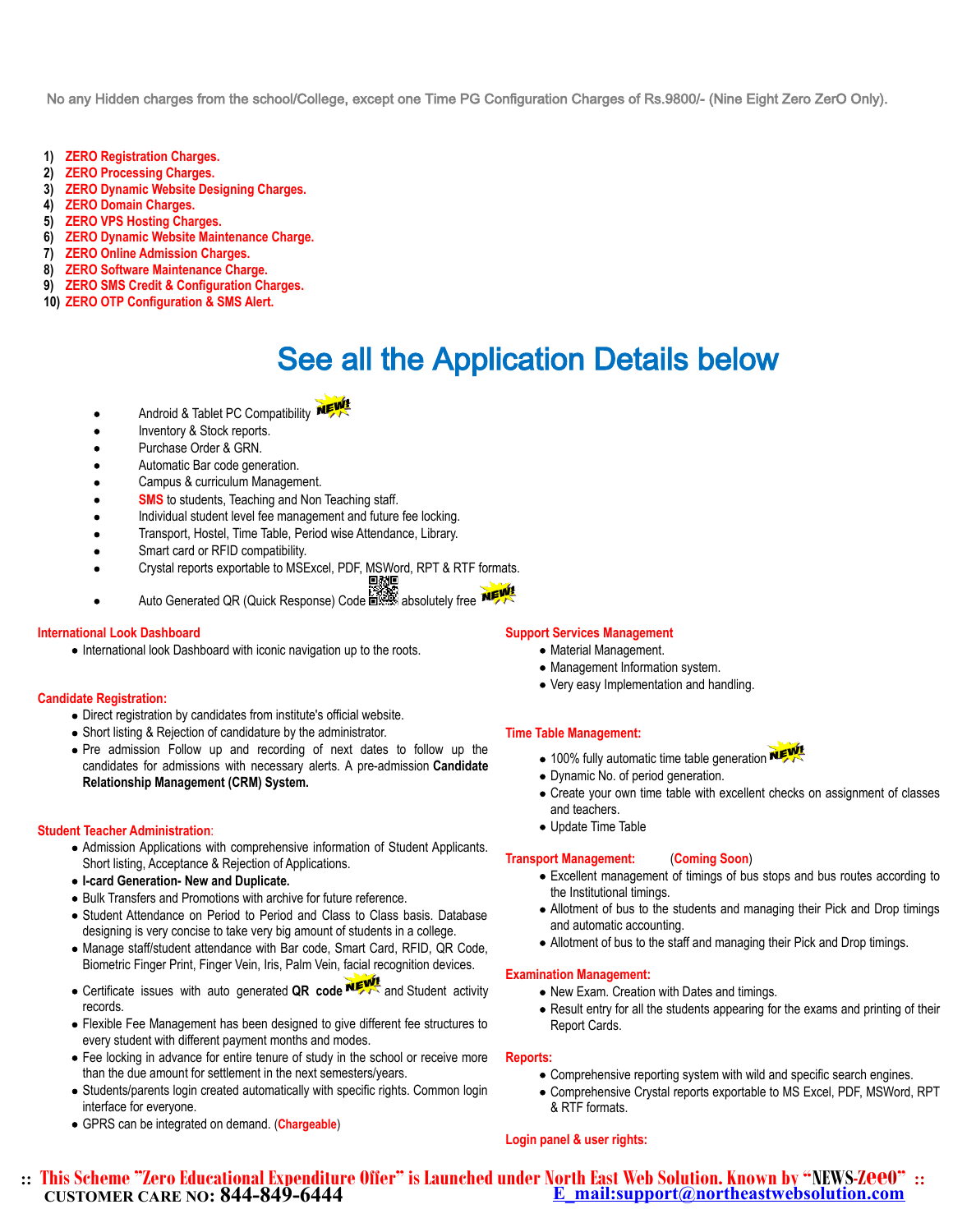#### **Library Administration:**

- Entry of new books with Bar Code facility.
- Issues and Returns of books with Bar Code reader.
- Late return fine.
- Library card Generation.

#### **Student Care Management & Examination:**

- Unique Time Table Management.
- Hostel Management.
- Transport Management with Bus Stops and timings for the bus to pickup and Drop.

#### **Hostel Management:**

- Comprehensive Building setup system.
- Allotment of room type and no. of occupants in each one of them.
- Allotment of rooms to the students on sharing basis.

## **SMS & Email with assignment attachment:**

- Integrated SMS for instant messaging to parents on arrival and departure.
- General SMS & Email to students & staff.
- EMAIL & SMS to students & staff with library book over dues.
- Email to students with attachment of assignments.
- Create unlimited users with exclusive users' rights.
- Common login panel for all users with different rights, may it be student, teacher, parents, librarian, administrator or accountant etc.
- Different rights as decided by the administrator are available to every user for utmost security.
- Multiple schools can be accessed from the common user interface.

#### **Multiple centres:**

- Students can be divided in multiple centres.
- Centre wise filtration of student reports.

## Payment Gateway: NEW!

 Students/Parents can pay online through Credit/Debit/Cash cards/ Wallet or Internet Banking using IVR system. (**One time Processing Charge Rs.9800/-)**

#### **Administration Management:**

- Payroll Management System.
- Stores & Inventory Management.
- Automatic Financial Accounting.
- Strong Security Administration.
- Admin controlled rights for different logins.

Create any no. of logins each one with different rights

#### **PRICE CLASSIFICATION CHART- (OPTIONAL)**

#### **"Addon Products" "Product Price Classification Chart"** (Per Student/Per year)

| <b>Product Code</b> | <b>Product Details</b>                             | <b>Below 1000</b> | Above 1000        | <b>Above 3000</b> | Above 5000        | Normal Price    |
|---------------------|----------------------------------------------------|-------------------|-------------------|-------------------|-------------------|-----------------|
| <b>BPVCIC</b>       | <b>Blank PVC Pasting Card (Chinese)</b>            | 13.00 Each        | 12.00 Each        | 11.00 Each        | 10.00 Each        | 14.00 Each      |
| <b>BPVCII</b>       | <b>Blank PVC Pasting ID Card (Indian)</b>          | 16.00 Each        | <b>15.00 Each</b> | <b>14.00 Each</b> | <b>13.00 Each</b> | 18.00 Each      |
| Brfidc              | Blank PVC RFID Card LF/HF/UHF (Chinese Rewritable) | 19/29/42          | 18/28/40          | 17/27/38          | 16/26/36          | 20/35/44        |
| BRFIDI              | Blank PVC RFID Card LF/HF/UHF/(Indian Rewritable)  | 26/44/58          | 25/43/55          | 24/42/53          | 23/40/50          | <b>28/45/64</b> |
| <b>PPVCIC</b>       | <b>PVC Premium ID Card Charges (Chineese)</b>      | 18.00             | 17.00             | 16.00             | 15.00             | 20.00           |
| <b>PPVCII</b>       | <b>PVC Premium ID Card Charges (Indian)</b>        | 24.00             | 23.00             | 22.00             | 21.00             | 25.00           |
| <b>MCLSSP</b>       | Multi Colour Lanyard Single Side Printing          | 26.00             | 24.00             | 22.00             | 20.00             | 28.00           |
| <b>SMSCO1</b>       | <b>SMS Credit for Attendance</b>                   | 0.26/Paisa        | D.24/Paisa        | 0.22/Paisa        | 0.20/Paisa        | 0.28/Paisa      |

#### **Price Deduction Table:**

| <b>Card Quantity</b> | Under HSN Code of 392610998 39204900 & SAC-99841                                                                                     |              |                   | Below 1000   Above 1000   Above 3000   Above 5000 |           |
|----------------------|--------------------------------------------------------------------------------------------------------------------------------------|--------------|-------------------|---------------------------------------------------|-----------|
|                      | $\mathsf Z$ eeO-PAID $\mathsf F\mathsf{REE}\texttt +$ Service with Student Support Number + Website & Data Securities + Data Backup. | Rs. 45.00 I  | $\sqrt{8s.40.00}$ | <sup>'</sup> Rs. 35.00                            | Rs. 30.00 |
|                      | <b>ZeeO-CARD PAD+</b> Cloud Server Data Backup + PVC Bar Code+QR Code Premium Identity Card (Indian).                                |              |                   | Rs. 70.00   Rs. 65.00   Rs. 60.00   Rs. 55.00     |           |
|                      | ZeeO-RFID CARD+ UHF PVC RFID Card (Instead of PVC ID Card) with Auto Attendance Software (Indian).                                   | Rs. 125.00 i | Rs. 115.00        | Rs. 105.00                                        | Rs. 95.00 |

### **"Payment Gateway Classification Chart for" "Online Payment Gateway Name"**

| $SI$ No $I$ | <b>Conditions &amp; Charges of Different types of Payment</b>                        | <b>Billdesk</b>          | <b>PayUMoney</b>       | <b>Cash Free</b>       |
|-------------|--------------------------------------------------------------------------------------|--------------------------|------------------------|------------------------|
| 1           | <b>Processing Charge from Clients</b>                                                | NILL                     | NILL                   | NILL                   |
| 2           | TEJ / UPI & BHIM Below 2000/-                                                        | Not Available            | Not Available          | 0.25%                  |
| 3           | TEJ / UPI & BHIM Above 2000/-                                                        | Not Available            | Not Available          | 1.25%                  |
| 4           | Pay through Wallets (PayTM/JioMoney/FreeCharge/Airtel/Google Pay/SBI Buddy/Phone Pe) | Not Available            | Not Available          | $1.9\%$                |
| 5           | Charges Below 2000/- on Debit Card (Rupay/Maestro/Visa/Master)                       | 1%                       | $0.75\,\%$             | NILL                   |
| 6           | Charges on Debit Card (Rupay/Maestro/Visa (Above 2000/-)                             | l %                      | l %                    | 1%                     |
| 7           | Net Banking from any Bank for Any Amount                                             | <b>Rs. 19.00 (Fixed)</b> | 1.9%                   | Rs. 29.00 (Per/Fixed)  |
| 8           | Charges on Payment through Credit Card/Rupay/Maestro/Visa/Maser)                     | 1.5%                     | 1.5%                   | 1.65%                  |
| 9           | Control Panel for College to View the Real Time Transaction Status                   | Can't Have               | Yes                    | Yes:                   |
| 10          | Issue Transaction ID for Failed/Bounce/Dropped/Pending Amount                        | <b>Not Provided</b>      | <b>Provided by SMS</b> | <b>Provided by SMS</b> |
| 11          | Multiple Account Allotment for Transaction Settlement                                | Not Available            | Not Available          | Yes:                   |
| 12          | Settlement Amount will Credit in Customer Account                                    | 3 Days After Trans       | 2 Days After Tran      | 1 Days After Trans     |
| 13          | PG Processing Charge from Student (Fixed) Optional                                   | NILL                     | Rs. 25.00 (Per Trans)  | Rs. 29.00 (Per Trans)  |

## **SCHEME CLASSIFICATION CHART**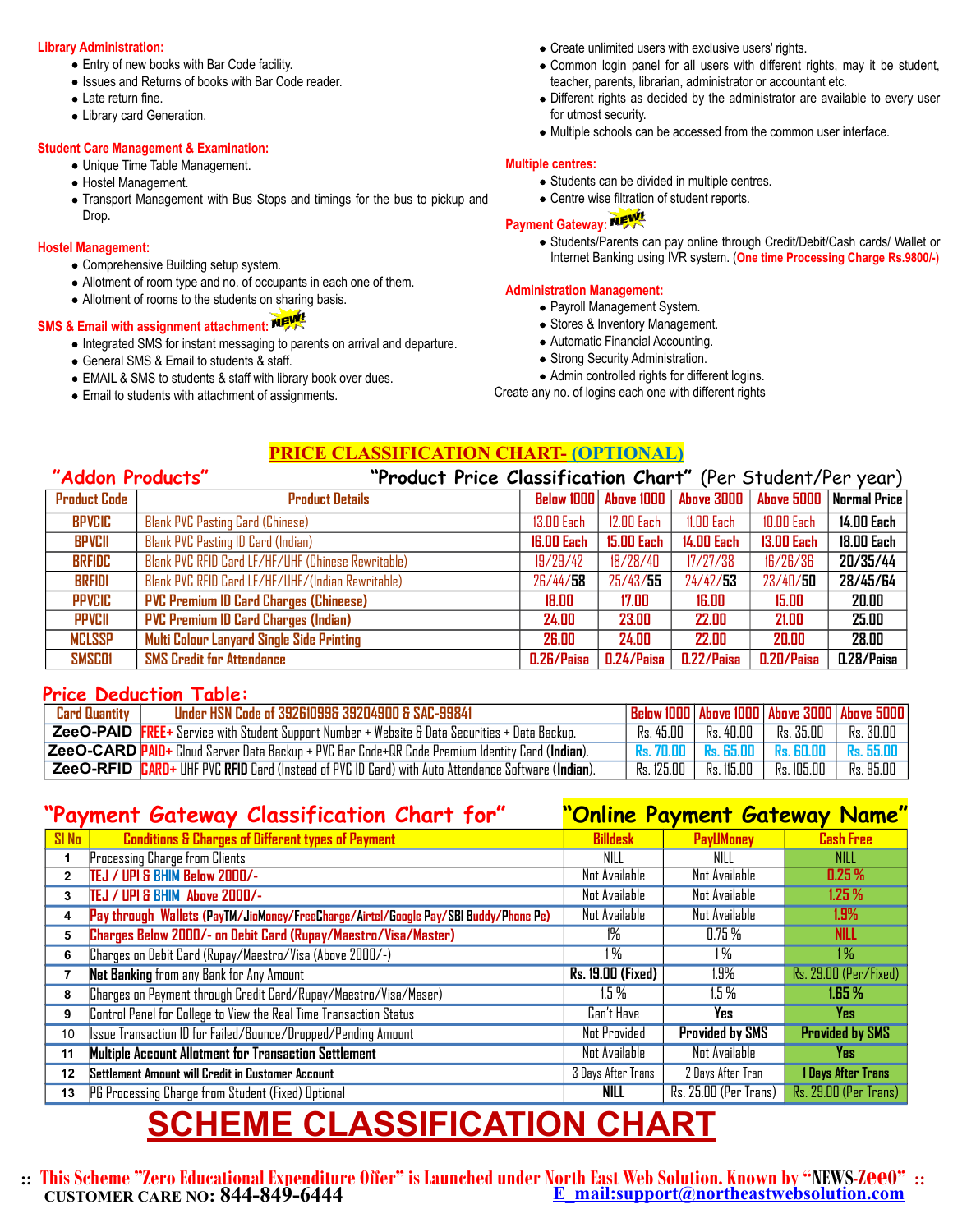**The Below Scheme Price is valid for one year and its only for all the Current Active Students, to get all the below facility.**

| 01. Domain Name in .edu.in / .ac.in Extension.<br><b>YES</b><br><b>Yes</b><br>Yes<br>Yes<br>02. Website Maintenance.<br><b>YES</b><br>Yes<br>Yes<br>Yes<br>03. Premium Bar Coded PVC ID Card (Single/Both Side).<br><b>YES</b><br>Yes<br>Yes<br>Yes<br>04. Technical Support.<br><b>YES</b><br>Yes<br>Yes<br>Yes<br>05. Tele Support for Administration.<br><b>YES</b><br>Yes<br>Yes<br>Yes<br>06. Mail Support for Administration.<br><b>YES</b><br>Yes<br>Yes<br><b>Yes</b><br>07. Dynamic Website to Update from the customer end.<br><b>YES</b><br>Yes<br>Yes<br>Yes<br>08. Admin Control to Manage Website, Student DB, SMS etc.<br><b>YES</b><br>Yes<br>Yes<br>Yes<br>09. Linux/Windows Hosting Space.<br><b>Unlimited</b><br><b>Unlimited</b><br>Unlimited<br><b>Unlimited</b><br>10. Bandwidth.<br><b>Unlimited</b><br>Unlimited<br><b>Unlimited</b><br><b>Unlimited</b><br>11. Disk Space.<br><b>Unlimited</b><br><b>Unlimited</b><br>Unlimited<br><b>Unlimited</b><br>12. MYSQL/SQL Database 2012 R2 Account & Space.<br><b>Unlimited</b><br><b>Unlimited</b><br><b>Unlimited</b><br><b>Unlimited</b><br><b>Unlimited</b><br>13. Website Designing Pages.<br><b>Unlimited</b><br><b>Unlimited</b><br><b>Unlimited</b><br><b>Unlimited</b><br>14. Cyber Traffic Control Service for No's of Applicant at a Time.<br>Unlimited<br><b>Unlimited</b><br><b>Unlimited</b><br>15. Webmail Account.<br><b>Unlimited</b><br><b>Unlimited</b><br><b>Unlimited</b><br><b>Unlimited</b><br>16. Hosting & Database.<br><b>ALL</b><br><b>ALL</b><br><b>ALL</b><br><b>ALL</b><br>17. Domain & Website Renewal.<br><b>AUTO</b><br>Auto<br>Auto<br>Auto<br><b>YES</b><br>Yes<br>18. e-College Management Software.<br>Yes<br>Yes<br><b>YES</b><br>19. Online Form Fill-Up & Online Admission.<br><b>Yes</b><br>Yes<br>Yes<br>YES<br>Yes<br>20. Student Profile Dashboard Login.<br>Yes<br>Yes<br><b>YES</b><br>Yes<br>21. Parent Profile Dashboard Login.<br>Yes<br>Yes<br><b>YES</b><br>22. Staff Profile Dashboard Login.<br><b>Yes</b><br>Yes<br>Yes<br>23. Teachers Profile Dashboard Login.<br><b>YES</b><br><b>Yes</b><br>Yes<br>Yes<br><b>YES</b><br>24. Online Payment Support.<br>Yes<br>Yes<br>Yes<br><b>YES</b><br>25. Digital Notes.<br><b>Yes</b><br>Yes<br>Yes<br><b>YES</b><br>26. Online OTP Facilities for Student, Teacher & Admin Login.<br>Yes<br>Yes<br>Yes<br><b>YES</b><br>27. Mobile App with e- Payments, also for Monthly Fees Payment.<br>Yes<br>Yes<br>Yes<br><b>YES</b><br>Yes<br>28. Chat Room Support for Student.<br>Yes<br>Yes<br><b>ALL</b><br>29. Modules (Admission, Library, Employee, Account & User).<br><b>ALL</b><br><b>ALL</b><br><b>ALL</b><br><b>YES</b><br>30. SMS Alert for Notice & Announcement.<br>Yes<br>Yes<br>Yes<br>YES<br>31. SMS Sender Id & SMS Configuration.<br><b>Yes</b><br>Yes<br>Yes<br>32. SMS Credits Quantity.<br>5000<br>50,000<br><b>Unlimited</b><br><b>Unlimited</b><br>33. SMS Template Approve.<br>$\overline{10}$<br>20<br>Unlimited<br><b>Unlimited</b><br>$\overline{3}$<br>$\overline{\mathbf{1}}$<br>34. Admin User Account for All Modules.<br><b>Unlimited</b><br><b>Unlimited</b><br>35. Website & Software Maintenance Job in a Year.<br>10 HOURS<br>100 Hours<br><b>Unlimited</b><br>Unlimited<br>Yes<br>36. Online Question Paper (Protected by Login ID & PW).<br>Yes<br>Yes<br>37. Job Priority.<br>2 <sup>nd</sup> Prority<br>1 <sup>st</sup> Priority<br>1 <sup>st</sup> Priority<br>38. Customization in Software.<br><b>Yes</b><br>Yes<br><b>Yes</b><br>39. Customization in Website Setup.<br><b>Yes</b><br>Yes<br>Yes<br>40. Customization in Database.<br><b>Yes</b><br><b>Yes</b><br><b>Yes</b><br>41. Customer Care Number for Student Support.<br><b>Yes</b><br><b>Yes</b><br><b>Yes</b><br>42. SSL with https:// in main Domain.<br>Yes<br><b>Yes</b><br>43. Data Backup on Cloud Server.<br>Yes<br><b>Yes</b><br>44. Single Account Manager.<br><b>Yes</b><br><b>Yes</b><br>45. Online Quiz Portal.<br><b>Yes</b><br>Yes<br>46. eElection of Student Union<br>Yes<br><b>Yes</b><br>47.9 to 9 Student Tele Support<br><b>Yes</b><br>Yes<br>48. Auto Attendance through RFID Card with Attendance Software.<br><b>Yes</b><br>49. Hardware Technical Support for Attendance Gate & System.<br>Yes<br>50. Software Support for Attendance Gate & System.<br>Yes<br>51. Software Support for Attendance Gate & System.<br>Yes | <b>Product Details</b>                             | <b>NAVS-ZRRO</b><br>FREE | <b>NEWS-PAID</b> | <b>NEWS-CARD</b> | <b>NEWS-RFID</b> |
|--------------------------------------------------------------------------------------------------------------------------------------------------------------------------------------------------------------------------------------------------------------------------------------------------------------------------------------------------------------------------------------------------------------------------------------------------------------------------------------------------------------------------------------------------------------------------------------------------------------------------------------------------------------------------------------------------------------------------------------------------------------------------------------------------------------------------------------------------------------------------------------------------------------------------------------------------------------------------------------------------------------------------------------------------------------------------------------------------------------------------------------------------------------------------------------------------------------------------------------------------------------------------------------------------------------------------------------------------------------------------------------------------------------------------------------------------------------------------------------------------------------------------------------------------------------------------------------------------------------------------------------------------------------------------------------------------------------------------------------------------------------------------------------------------------------------------------------------------------------------------------------------------------------------------------------------------------------------------------------------------------------------------------------------------------------------------------------------------------------------------------------------------------------------------------------------------------------------------------------------------------------------------------------------------------------------------------------------------------------------------------------------------------------------------------------------------------------------------------------------------------------------------------------------------------------------------------------------------------------------------------------------------------------------------------------------------------------------------------------------------------------------------------------------------------------------------------------------------------------------------------------------------------------------------------------------------------------------------------------------------------------------------------------------------------------------------------------------------------------------------------------------------------------------------------------------------------------------------------------------------------------------------------------------------------------------------------------------------------------------------------------------------------------------------------------------------------------------------------------------------------------------------------------------------------------------------------------------------------------------------------------------------------------------------------------------------------------------------------------------------------------------------------------------------------------------------------------------------------------------------------------------------------------------------------------------------------------------------------------------------------------------------------------------------------------------------------------------------------------------------------------------------------------------------------------------------------------------------------------------------------------------------------------------------------------------------------------------------------------------------------------------------------------------|----------------------------------------------------|--------------------------|------------------|------------------|------------------|
|                                                                                                                                                                                                                                                                                                                                                                                                                                                                                                                                                                                                                                                                                                                                                                                                                                                                                                                                                                                                                                                                                                                                                                                                                                                                                                                                                                                                                                                                                                                                                                                                                                                                                                                                                                                                                                                                                                                                                                                                                                                                                                                                                                                                                                                                                                                                                                                                                                                                                                                                                                                                                                                                                                                                                                                                                                                                                                                                                                                                                                                                                                                                                                                                                                                                                                                                                                                                                                                                                                                                                                                                                                                                                                                                                                                                                                                                                                                                                                                                                                                                                                                                                                                                                                                                                                                                                                                                                    |                                                    |                          | <b>Rs. 40/Y</b>  | <b>Rs. 65/Y</b>  | <b>Rs. 125/Y</b> |
|                                                                                                                                                                                                                                                                                                                                                                                                                                                                                                                                                                                                                                                                                                                                                                                                                                                                                                                                                                                                                                                                                                                                                                                                                                                                                                                                                                                                                                                                                                                                                                                                                                                                                                                                                                                                                                                                                                                                                                                                                                                                                                                                                                                                                                                                                                                                                                                                                                                                                                                                                                                                                                                                                                                                                                                                                                                                                                                                                                                                                                                                                                                                                                                                                                                                                                                                                                                                                                                                                                                                                                                                                                                                                                                                                                                                                                                                                                                                                                                                                                                                                                                                                                                                                                                                                                                                                                                                                    |                                                    |                          |                  |                  |                  |
|                                                                                                                                                                                                                                                                                                                                                                                                                                                                                                                                                                                                                                                                                                                                                                                                                                                                                                                                                                                                                                                                                                                                                                                                                                                                                                                                                                                                                                                                                                                                                                                                                                                                                                                                                                                                                                                                                                                                                                                                                                                                                                                                                                                                                                                                                                                                                                                                                                                                                                                                                                                                                                                                                                                                                                                                                                                                                                                                                                                                                                                                                                                                                                                                                                                                                                                                                                                                                                                                                                                                                                                                                                                                                                                                                                                                                                                                                                                                                                                                                                                                                                                                                                                                                                                                                                                                                                                                                    |                                                    |                          |                  |                  |                  |
|                                                                                                                                                                                                                                                                                                                                                                                                                                                                                                                                                                                                                                                                                                                                                                                                                                                                                                                                                                                                                                                                                                                                                                                                                                                                                                                                                                                                                                                                                                                                                                                                                                                                                                                                                                                                                                                                                                                                                                                                                                                                                                                                                                                                                                                                                                                                                                                                                                                                                                                                                                                                                                                                                                                                                                                                                                                                                                                                                                                                                                                                                                                                                                                                                                                                                                                                                                                                                                                                                                                                                                                                                                                                                                                                                                                                                                                                                                                                                                                                                                                                                                                                                                                                                                                                                                                                                                                                                    |                                                    |                          |                  |                  |                  |
|                                                                                                                                                                                                                                                                                                                                                                                                                                                                                                                                                                                                                                                                                                                                                                                                                                                                                                                                                                                                                                                                                                                                                                                                                                                                                                                                                                                                                                                                                                                                                                                                                                                                                                                                                                                                                                                                                                                                                                                                                                                                                                                                                                                                                                                                                                                                                                                                                                                                                                                                                                                                                                                                                                                                                                                                                                                                                                                                                                                                                                                                                                                                                                                                                                                                                                                                                                                                                                                                                                                                                                                                                                                                                                                                                                                                                                                                                                                                                                                                                                                                                                                                                                                                                                                                                                                                                                                                                    |                                                    |                          |                  |                  |                  |
|                                                                                                                                                                                                                                                                                                                                                                                                                                                                                                                                                                                                                                                                                                                                                                                                                                                                                                                                                                                                                                                                                                                                                                                                                                                                                                                                                                                                                                                                                                                                                                                                                                                                                                                                                                                                                                                                                                                                                                                                                                                                                                                                                                                                                                                                                                                                                                                                                                                                                                                                                                                                                                                                                                                                                                                                                                                                                                                                                                                                                                                                                                                                                                                                                                                                                                                                                                                                                                                                                                                                                                                                                                                                                                                                                                                                                                                                                                                                                                                                                                                                                                                                                                                                                                                                                                                                                                                                                    |                                                    |                          |                  |                  |                  |
|                                                                                                                                                                                                                                                                                                                                                                                                                                                                                                                                                                                                                                                                                                                                                                                                                                                                                                                                                                                                                                                                                                                                                                                                                                                                                                                                                                                                                                                                                                                                                                                                                                                                                                                                                                                                                                                                                                                                                                                                                                                                                                                                                                                                                                                                                                                                                                                                                                                                                                                                                                                                                                                                                                                                                                                                                                                                                                                                                                                                                                                                                                                                                                                                                                                                                                                                                                                                                                                                                                                                                                                                                                                                                                                                                                                                                                                                                                                                                                                                                                                                                                                                                                                                                                                                                                                                                                                                                    |                                                    |                          |                  |                  |                  |
|                                                                                                                                                                                                                                                                                                                                                                                                                                                                                                                                                                                                                                                                                                                                                                                                                                                                                                                                                                                                                                                                                                                                                                                                                                                                                                                                                                                                                                                                                                                                                                                                                                                                                                                                                                                                                                                                                                                                                                                                                                                                                                                                                                                                                                                                                                                                                                                                                                                                                                                                                                                                                                                                                                                                                                                                                                                                                                                                                                                                                                                                                                                                                                                                                                                                                                                                                                                                                                                                                                                                                                                                                                                                                                                                                                                                                                                                                                                                                                                                                                                                                                                                                                                                                                                                                                                                                                                                                    |                                                    |                          |                  |                  |                  |
|                                                                                                                                                                                                                                                                                                                                                                                                                                                                                                                                                                                                                                                                                                                                                                                                                                                                                                                                                                                                                                                                                                                                                                                                                                                                                                                                                                                                                                                                                                                                                                                                                                                                                                                                                                                                                                                                                                                                                                                                                                                                                                                                                                                                                                                                                                                                                                                                                                                                                                                                                                                                                                                                                                                                                                                                                                                                                                                                                                                                                                                                                                                                                                                                                                                                                                                                                                                                                                                                                                                                                                                                                                                                                                                                                                                                                                                                                                                                                                                                                                                                                                                                                                                                                                                                                                                                                                                                                    |                                                    |                          |                  |                  |                  |
|                                                                                                                                                                                                                                                                                                                                                                                                                                                                                                                                                                                                                                                                                                                                                                                                                                                                                                                                                                                                                                                                                                                                                                                                                                                                                                                                                                                                                                                                                                                                                                                                                                                                                                                                                                                                                                                                                                                                                                                                                                                                                                                                                                                                                                                                                                                                                                                                                                                                                                                                                                                                                                                                                                                                                                                                                                                                                                                                                                                                                                                                                                                                                                                                                                                                                                                                                                                                                                                                                                                                                                                                                                                                                                                                                                                                                                                                                                                                                                                                                                                                                                                                                                                                                                                                                                                                                                                                                    |                                                    |                          |                  |                  |                  |
|                                                                                                                                                                                                                                                                                                                                                                                                                                                                                                                                                                                                                                                                                                                                                                                                                                                                                                                                                                                                                                                                                                                                                                                                                                                                                                                                                                                                                                                                                                                                                                                                                                                                                                                                                                                                                                                                                                                                                                                                                                                                                                                                                                                                                                                                                                                                                                                                                                                                                                                                                                                                                                                                                                                                                                                                                                                                                                                                                                                                                                                                                                                                                                                                                                                                                                                                                                                                                                                                                                                                                                                                                                                                                                                                                                                                                                                                                                                                                                                                                                                                                                                                                                                                                                                                                                                                                                                                                    |                                                    |                          |                  |                  |                  |
|                                                                                                                                                                                                                                                                                                                                                                                                                                                                                                                                                                                                                                                                                                                                                                                                                                                                                                                                                                                                                                                                                                                                                                                                                                                                                                                                                                                                                                                                                                                                                                                                                                                                                                                                                                                                                                                                                                                                                                                                                                                                                                                                                                                                                                                                                                                                                                                                                                                                                                                                                                                                                                                                                                                                                                                                                                                                                                                                                                                                                                                                                                                                                                                                                                                                                                                                                                                                                                                                                                                                                                                                                                                                                                                                                                                                                                                                                                                                                                                                                                                                                                                                                                                                                                                                                                                                                                                                                    |                                                    |                          |                  |                  |                  |
|                                                                                                                                                                                                                                                                                                                                                                                                                                                                                                                                                                                                                                                                                                                                                                                                                                                                                                                                                                                                                                                                                                                                                                                                                                                                                                                                                                                                                                                                                                                                                                                                                                                                                                                                                                                                                                                                                                                                                                                                                                                                                                                                                                                                                                                                                                                                                                                                                                                                                                                                                                                                                                                                                                                                                                                                                                                                                                                                                                                                                                                                                                                                                                                                                                                                                                                                                                                                                                                                                                                                                                                                                                                                                                                                                                                                                                                                                                                                                                                                                                                                                                                                                                                                                                                                                                                                                                                                                    |                                                    |                          |                  |                  |                  |
|                                                                                                                                                                                                                                                                                                                                                                                                                                                                                                                                                                                                                                                                                                                                                                                                                                                                                                                                                                                                                                                                                                                                                                                                                                                                                                                                                                                                                                                                                                                                                                                                                                                                                                                                                                                                                                                                                                                                                                                                                                                                                                                                                                                                                                                                                                                                                                                                                                                                                                                                                                                                                                                                                                                                                                                                                                                                                                                                                                                                                                                                                                                                                                                                                                                                                                                                                                                                                                                                                                                                                                                                                                                                                                                                                                                                                                                                                                                                                                                                                                                                                                                                                                                                                                                                                                                                                                                                                    |                                                    |                          |                  |                  |                  |
|                                                                                                                                                                                                                                                                                                                                                                                                                                                                                                                                                                                                                                                                                                                                                                                                                                                                                                                                                                                                                                                                                                                                                                                                                                                                                                                                                                                                                                                                                                                                                                                                                                                                                                                                                                                                                                                                                                                                                                                                                                                                                                                                                                                                                                                                                                                                                                                                                                                                                                                                                                                                                                                                                                                                                                                                                                                                                                                                                                                                                                                                                                                                                                                                                                                                                                                                                                                                                                                                                                                                                                                                                                                                                                                                                                                                                                                                                                                                                                                                                                                                                                                                                                                                                                                                                                                                                                                                                    |                                                    |                          |                  |                  |                  |
|                                                                                                                                                                                                                                                                                                                                                                                                                                                                                                                                                                                                                                                                                                                                                                                                                                                                                                                                                                                                                                                                                                                                                                                                                                                                                                                                                                                                                                                                                                                                                                                                                                                                                                                                                                                                                                                                                                                                                                                                                                                                                                                                                                                                                                                                                                                                                                                                                                                                                                                                                                                                                                                                                                                                                                                                                                                                                                                                                                                                                                                                                                                                                                                                                                                                                                                                                                                                                                                                                                                                                                                                                                                                                                                                                                                                                                                                                                                                                                                                                                                                                                                                                                                                                                                                                                                                                                                                                    |                                                    |                          |                  |                  |                  |
|                                                                                                                                                                                                                                                                                                                                                                                                                                                                                                                                                                                                                                                                                                                                                                                                                                                                                                                                                                                                                                                                                                                                                                                                                                                                                                                                                                                                                                                                                                                                                                                                                                                                                                                                                                                                                                                                                                                                                                                                                                                                                                                                                                                                                                                                                                                                                                                                                                                                                                                                                                                                                                                                                                                                                                                                                                                                                                                                                                                                                                                                                                                                                                                                                                                                                                                                                                                                                                                                                                                                                                                                                                                                                                                                                                                                                                                                                                                                                                                                                                                                                                                                                                                                                                                                                                                                                                                                                    |                                                    |                          |                  |                  |                  |
|                                                                                                                                                                                                                                                                                                                                                                                                                                                                                                                                                                                                                                                                                                                                                                                                                                                                                                                                                                                                                                                                                                                                                                                                                                                                                                                                                                                                                                                                                                                                                                                                                                                                                                                                                                                                                                                                                                                                                                                                                                                                                                                                                                                                                                                                                                                                                                                                                                                                                                                                                                                                                                                                                                                                                                                                                                                                                                                                                                                                                                                                                                                                                                                                                                                                                                                                                                                                                                                                                                                                                                                                                                                                                                                                                                                                                                                                                                                                                                                                                                                                                                                                                                                                                                                                                                                                                                                                                    |                                                    |                          |                  |                  |                  |
|                                                                                                                                                                                                                                                                                                                                                                                                                                                                                                                                                                                                                                                                                                                                                                                                                                                                                                                                                                                                                                                                                                                                                                                                                                                                                                                                                                                                                                                                                                                                                                                                                                                                                                                                                                                                                                                                                                                                                                                                                                                                                                                                                                                                                                                                                                                                                                                                                                                                                                                                                                                                                                                                                                                                                                                                                                                                                                                                                                                                                                                                                                                                                                                                                                                                                                                                                                                                                                                                                                                                                                                                                                                                                                                                                                                                                                                                                                                                                                                                                                                                                                                                                                                                                                                                                                                                                                                                                    |                                                    |                          |                  |                  |                  |
|                                                                                                                                                                                                                                                                                                                                                                                                                                                                                                                                                                                                                                                                                                                                                                                                                                                                                                                                                                                                                                                                                                                                                                                                                                                                                                                                                                                                                                                                                                                                                                                                                                                                                                                                                                                                                                                                                                                                                                                                                                                                                                                                                                                                                                                                                                                                                                                                                                                                                                                                                                                                                                                                                                                                                                                                                                                                                                                                                                                                                                                                                                                                                                                                                                                                                                                                                                                                                                                                                                                                                                                                                                                                                                                                                                                                                                                                                                                                                                                                                                                                                                                                                                                                                                                                                                                                                                                                                    |                                                    |                          |                  |                  |                  |
|                                                                                                                                                                                                                                                                                                                                                                                                                                                                                                                                                                                                                                                                                                                                                                                                                                                                                                                                                                                                                                                                                                                                                                                                                                                                                                                                                                                                                                                                                                                                                                                                                                                                                                                                                                                                                                                                                                                                                                                                                                                                                                                                                                                                                                                                                                                                                                                                                                                                                                                                                                                                                                                                                                                                                                                                                                                                                                                                                                                                                                                                                                                                                                                                                                                                                                                                                                                                                                                                                                                                                                                                                                                                                                                                                                                                                                                                                                                                                                                                                                                                                                                                                                                                                                                                                                                                                                                                                    |                                                    |                          |                  |                  |                  |
|                                                                                                                                                                                                                                                                                                                                                                                                                                                                                                                                                                                                                                                                                                                                                                                                                                                                                                                                                                                                                                                                                                                                                                                                                                                                                                                                                                                                                                                                                                                                                                                                                                                                                                                                                                                                                                                                                                                                                                                                                                                                                                                                                                                                                                                                                                                                                                                                                                                                                                                                                                                                                                                                                                                                                                                                                                                                                                                                                                                                                                                                                                                                                                                                                                                                                                                                                                                                                                                                                                                                                                                                                                                                                                                                                                                                                                                                                                                                                                                                                                                                                                                                                                                                                                                                                                                                                                                                                    |                                                    |                          |                  |                  |                  |
|                                                                                                                                                                                                                                                                                                                                                                                                                                                                                                                                                                                                                                                                                                                                                                                                                                                                                                                                                                                                                                                                                                                                                                                                                                                                                                                                                                                                                                                                                                                                                                                                                                                                                                                                                                                                                                                                                                                                                                                                                                                                                                                                                                                                                                                                                                                                                                                                                                                                                                                                                                                                                                                                                                                                                                                                                                                                                                                                                                                                                                                                                                                                                                                                                                                                                                                                                                                                                                                                                                                                                                                                                                                                                                                                                                                                                                                                                                                                                                                                                                                                                                                                                                                                                                                                                                                                                                                                                    |                                                    |                          |                  |                  |                  |
|                                                                                                                                                                                                                                                                                                                                                                                                                                                                                                                                                                                                                                                                                                                                                                                                                                                                                                                                                                                                                                                                                                                                                                                                                                                                                                                                                                                                                                                                                                                                                                                                                                                                                                                                                                                                                                                                                                                                                                                                                                                                                                                                                                                                                                                                                                                                                                                                                                                                                                                                                                                                                                                                                                                                                                                                                                                                                                                                                                                                                                                                                                                                                                                                                                                                                                                                                                                                                                                                                                                                                                                                                                                                                                                                                                                                                                                                                                                                                                                                                                                                                                                                                                                                                                                                                                                                                                                                                    |                                                    |                          |                  |                  |                  |
|                                                                                                                                                                                                                                                                                                                                                                                                                                                                                                                                                                                                                                                                                                                                                                                                                                                                                                                                                                                                                                                                                                                                                                                                                                                                                                                                                                                                                                                                                                                                                                                                                                                                                                                                                                                                                                                                                                                                                                                                                                                                                                                                                                                                                                                                                                                                                                                                                                                                                                                                                                                                                                                                                                                                                                                                                                                                                                                                                                                                                                                                                                                                                                                                                                                                                                                                                                                                                                                                                                                                                                                                                                                                                                                                                                                                                                                                                                                                                                                                                                                                                                                                                                                                                                                                                                                                                                                                                    |                                                    |                          |                  |                  |                  |
|                                                                                                                                                                                                                                                                                                                                                                                                                                                                                                                                                                                                                                                                                                                                                                                                                                                                                                                                                                                                                                                                                                                                                                                                                                                                                                                                                                                                                                                                                                                                                                                                                                                                                                                                                                                                                                                                                                                                                                                                                                                                                                                                                                                                                                                                                                                                                                                                                                                                                                                                                                                                                                                                                                                                                                                                                                                                                                                                                                                                                                                                                                                                                                                                                                                                                                                                                                                                                                                                                                                                                                                                                                                                                                                                                                                                                                                                                                                                                                                                                                                                                                                                                                                                                                                                                                                                                                                                                    |                                                    |                          |                  |                  |                  |
|                                                                                                                                                                                                                                                                                                                                                                                                                                                                                                                                                                                                                                                                                                                                                                                                                                                                                                                                                                                                                                                                                                                                                                                                                                                                                                                                                                                                                                                                                                                                                                                                                                                                                                                                                                                                                                                                                                                                                                                                                                                                                                                                                                                                                                                                                                                                                                                                                                                                                                                                                                                                                                                                                                                                                                                                                                                                                                                                                                                                                                                                                                                                                                                                                                                                                                                                                                                                                                                                                                                                                                                                                                                                                                                                                                                                                                                                                                                                                                                                                                                                                                                                                                                                                                                                                                                                                                                                                    |                                                    |                          |                  |                  |                  |
|                                                                                                                                                                                                                                                                                                                                                                                                                                                                                                                                                                                                                                                                                                                                                                                                                                                                                                                                                                                                                                                                                                                                                                                                                                                                                                                                                                                                                                                                                                                                                                                                                                                                                                                                                                                                                                                                                                                                                                                                                                                                                                                                                                                                                                                                                                                                                                                                                                                                                                                                                                                                                                                                                                                                                                                                                                                                                                                                                                                                                                                                                                                                                                                                                                                                                                                                                                                                                                                                                                                                                                                                                                                                                                                                                                                                                                                                                                                                                                                                                                                                                                                                                                                                                                                                                                                                                                                                                    |                                                    |                          |                  |                  |                  |
|                                                                                                                                                                                                                                                                                                                                                                                                                                                                                                                                                                                                                                                                                                                                                                                                                                                                                                                                                                                                                                                                                                                                                                                                                                                                                                                                                                                                                                                                                                                                                                                                                                                                                                                                                                                                                                                                                                                                                                                                                                                                                                                                                                                                                                                                                                                                                                                                                                                                                                                                                                                                                                                                                                                                                                                                                                                                                                                                                                                                                                                                                                                                                                                                                                                                                                                                                                                                                                                                                                                                                                                                                                                                                                                                                                                                                                                                                                                                                                                                                                                                                                                                                                                                                                                                                                                                                                                                                    |                                                    |                          |                  |                  |                  |
|                                                                                                                                                                                                                                                                                                                                                                                                                                                                                                                                                                                                                                                                                                                                                                                                                                                                                                                                                                                                                                                                                                                                                                                                                                                                                                                                                                                                                                                                                                                                                                                                                                                                                                                                                                                                                                                                                                                                                                                                                                                                                                                                                                                                                                                                                                                                                                                                                                                                                                                                                                                                                                                                                                                                                                                                                                                                                                                                                                                                                                                                                                                                                                                                                                                                                                                                                                                                                                                                                                                                                                                                                                                                                                                                                                                                                                                                                                                                                                                                                                                                                                                                                                                                                                                                                                                                                                                                                    |                                                    |                          |                  |                  |                  |
|                                                                                                                                                                                                                                                                                                                                                                                                                                                                                                                                                                                                                                                                                                                                                                                                                                                                                                                                                                                                                                                                                                                                                                                                                                                                                                                                                                                                                                                                                                                                                                                                                                                                                                                                                                                                                                                                                                                                                                                                                                                                                                                                                                                                                                                                                                                                                                                                                                                                                                                                                                                                                                                                                                                                                                                                                                                                                                                                                                                                                                                                                                                                                                                                                                                                                                                                                                                                                                                                                                                                                                                                                                                                                                                                                                                                                                                                                                                                                                                                                                                                                                                                                                                                                                                                                                                                                                                                                    |                                                    |                          |                  |                  |                  |
|                                                                                                                                                                                                                                                                                                                                                                                                                                                                                                                                                                                                                                                                                                                                                                                                                                                                                                                                                                                                                                                                                                                                                                                                                                                                                                                                                                                                                                                                                                                                                                                                                                                                                                                                                                                                                                                                                                                                                                                                                                                                                                                                                                                                                                                                                                                                                                                                                                                                                                                                                                                                                                                                                                                                                                                                                                                                                                                                                                                                                                                                                                                                                                                                                                                                                                                                                                                                                                                                                                                                                                                                                                                                                                                                                                                                                                                                                                                                                                                                                                                                                                                                                                                                                                                                                                                                                                                                                    |                                                    |                          |                  |                  |                  |
|                                                                                                                                                                                                                                                                                                                                                                                                                                                                                                                                                                                                                                                                                                                                                                                                                                                                                                                                                                                                                                                                                                                                                                                                                                                                                                                                                                                                                                                                                                                                                                                                                                                                                                                                                                                                                                                                                                                                                                                                                                                                                                                                                                                                                                                                                                                                                                                                                                                                                                                                                                                                                                                                                                                                                                                                                                                                                                                                                                                                                                                                                                                                                                                                                                                                                                                                                                                                                                                                                                                                                                                                                                                                                                                                                                                                                                                                                                                                                                                                                                                                                                                                                                                                                                                                                                                                                                                                                    |                                                    |                          |                  |                  |                  |
|                                                                                                                                                                                                                                                                                                                                                                                                                                                                                                                                                                                                                                                                                                                                                                                                                                                                                                                                                                                                                                                                                                                                                                                                                                                                                                                                                                                                                                                                                                                                                                                                                                                                                                                                                                                                                                                                                                                                                                                                                                                                                                                                                                                                                                                                                                                                                                                                                                                                                                                                                                                                                                                                                                                                                                                                                                                                                                                                                                                                                                                                                                                                                                                                                                                                                                                                                                                                                                                                                                                                                                                                                                                                                                                                                                                                                                                                                                                                                                                                                                                                                                                                                                                                                                                                                                                                                                                                                    |                                                    |                          |                  |                  |                  |
|                                                                                                                                                                                                                                                                                                                                                                                                                                                                                                                                                                                                                                                                                                                                                                                                                                                                                                                                                                                                                                                                                                                                                                                                                                                                                                                                                                                                                                                                                                                                                                                                                                                                                                                                                                                                                                                                                                                                                                                                                                                                                                                                                                                                                                                                                                                                                                                                                                                                                                                                                                                                                                                                                                                                                                                                                                                                                                                                                                                                                                                                                                                                                                                                                                                                                                                                                                                                                                                                                                                                                                                                                                                                                                                                                                                                                                                                                                                                                                                                                                                                                                                                                                                                                                                                                                                                                                                                                    |                                                    |                          |                  |                  |                  |
|                                                                                                                                                                                                                                                                                                                                                                                                                                                                                                                                                                                                                                                                                                                                                                                                                                                                                                                                                                                                                                                                                                                                                                                                                                                                                                                                                                                                                                                                                                                                                                                                                                                                                                                                                                                                                                                                                                                                                                                                                                                                                                                                                                                                                                                                                                                                                                                                                                                                                                                                                                                                                                                                                                                                                                                                                                                                                                                                                                                                                                                                                                                                                                                                                                                                                                                                                                                                                                                                                                                                                                                                                                                                                                                                                                                                                                                                                                                                                                                                                                                                                                                                                                                                                                                                                                                                                                                                                    |                                                    |                          |                  |                  |                  |
|                                                                                                                                                                                                                                                                                                                                                                                                                                                                                                                                                                                                                                                                                                                                                                                                                                                                                                                                                                                                                                                                                                                                                                                                                                                                                                                                                                                                                                                                                                                                                                                                                                                                                                                                                                                                                                                                                                                                                                                                                                                                                                                                                                                                                                                                                                                                                                                                                                                                                                                                                                                                                                                                                                                                                                                                                                                                                                                                                                                                                                                                                                                                                                                                                                                                                                                                                                                                                                                                                                                                                                                                                                                                                                                                                                                                                                                                                                                                                                                                                                                                                                                                                                                                                                                                                                                                                                                                                    |                                                    |                          |                  |                  |                  |
|                                                                                                                                                                                                                                                                                                                                                                                                                                                                                                                                                                                                                                                                                                                                                                                                                                                                                                                                                                                                                                                                                                                                                                                                                                                                                                                                                                                                                                                                                                                                                                                                                                                                                                                                                                                                                                                                                                                                                                                                                                                                                                                                                                                                                                                                                                                                                                                                                                                                                                                                                                                                                                                                                                                                                                                                                                                                                                                                                                                                                                                                                                                                                                                                                                                                                                                                                                                                                                                                                                                                                                                                                                                                                                                                                                                                                                                                                                                                                                                                                                                                                                                                                                                                                                                                                                                                                                                                                    |                                                    |                          |                  |                  |                  |
|                                                                                                                                                                                                                                                                                                                                                                                                                                                                                                                                                                                                                                                                                                                                                                                                                                                                                                                                                                                                                                                                                                                                                                                                                                                                                                                                                                                                                                                                                                                                                                                                                                                                                                                                                                                                                                                                                                                                                                                                                                                                                                                                                                                                                                                                                                                                                                                                                                                                                                                                                                                                                                                                                                                                                                                                                                                                                                                                                                                                                                                                                                                                                                                                                                                                                                                                                                                                                                                                                                                                                                                                                                                                                                                                                                                                                                                                                                                                                                                                                                                                                                                                                                                                                                                                                                                                                                                                                    |                                                    |                          |                  |                  |                  |
|                                                                                                                                                                                                                                                                                                                                                                                                                                                                                                                                                                                                                                                                                                                                                                                                                                                                                                                                                                                                                                                                                                                                                                                                                                                                                                                                                                                                                                                                                                                                                                                                                                                                                                                                                                                                                                                                                                                                                                                                                                                                                                                                                                                                                                                                                                                                                                                                                                                                                                                                                                                                                                                                                                                                                                                                                                                                                                                                                                                                                                                                                                                                                                                                                                                                                                                                                                                                                                                                                                                                                                                                                                                                                                                                                                                                                                                                                                                                                                                                                                                                                                                                                                                                                                                                                                                                                                                                                    |                                                    |                          |                  |                  |                  |
|                                                                                                                                                                                                                                                                                                                                                                                                                                                                                                                                                                                                                                                                                                                                                                                                                                                                                                                                                                                                                                                                                                                                                                                                                                                                                                                                                                                                                                                                                                                                                                                                                                                                                                                                                                                                                                                                                                                                                                                                                                                                                                                                                                                                                                                                                                                                                                                                                                                                                                                                                                                                                                                                                                                                                                                                                                                                                                                                                                                                                                                                                                                                                                                                                                                                                                                                                                                                                                                                                                                                                                                                                                                                                                                                                                                                                                                                                                                                                                                                                                                                                                                                                                                                                                                                                                                                                                                                                    |                                                    |                          |                  |                  |                  |
|                                                                                                                                                                                                                                                                                                                                                                                                                                                                                                                                                                                                                                                                                                                                                                                                                                                                                                                                                                                                                                                                                                                                                                                                                                                                                                                                                                                                                                                                                                                                                                                                                                                                                                                                                                                                                                                                                                                                                                                                                                                                                                                                                                                                                                                                                                                                                                                                                                                                                                                                                                                                                                                                                                                                                                                                                                                                                                                                                                                                                                                                                                                                                                                                                                                                                                                                                                                                                                                                                                                                                                                                                                                                                                                                                                                                                                                                                                                                                                                                                                                                                                                                                                                                                                                                                                                                                                                                                    |                                                    |                          |                  |                  |                  |
|                                                                                                                                                                                                                                                                                                                                                                                                                                                                                                                                                                                                                                                                                                                                                                                                                                                                                                                                                                                                                                                                                                                                                                                                                                                                                                                                                                                                                                                                                                                                                                                                                                                                                                                                                                                                                                                                                                                                                                                                                                                                                                                                                                                                                                                                                                                                                                                                                                                                                                                                                                                                                                                                                                                                                                                                                                                                                                                                                                                                                                                                                                                                                                                                                                                                                                                                                                                                                                                                                                                                                                                                                                                                                                                                                                                                                                                                                                                                                                                                                                                                                                                                                                                                                                                                                                                                                                                                                    |                                                    |                          |                  |                  |                  |
|                                                                                                                                                                                                                                                                                                                                                                                                                                                                                                                                                                                                                                                                                                                                                                                                                                                                                                                                                                                                                                                                                                                                                                                                                                                                                                                                                                                                                                                                                                                                                                                                                                                                                                                                                                                                                                                                                                                                                                                                                                                                                                                                                                                                                                                                                                                                                                                                                                                                                                                                                                                                                                                                                                                                                                                                                                                                                                                                                                                                                                                                                                                                                                                                                                                                                                                                                                                                                                                                                                                                                                                                                                                                                                                                                                                                                                                                                                                                                                                                                                                                                                                                                                                                                                                                                                                                                                                                                    |                                                    |                          |                  |                  |                  |
|                                                                                                                                                                                                                                                                                                                                                                                                                                                                                                                                                                                                                                                                                                                                                                                                                                                                                                                                                                                                                                                                                                                                                                                                                                                                                                                                                                                                                                                                                                                                                                                                                                                                                                                                                                                                                                                                                                                                                                                                                                                                                                                                                                                                                                                                                                                                                                                                                                                                                                                                                                                                                                                                                                                                                                                                                                                                                                                                                                                                                                                                                                                                                                                                                                                                                                                                                                                                                                                                                                                                                                                                                                                                                                                                                                                                                                                                                                                                                                                                                                                                                                                                                                                                                                                                                                                                                                                                                    |                                                    |                          |                  |                  |                  |
|                                                                                                                                                                                                                                                                                                                                                                                                                                                                                                                                                                                                                                                                                                                                                                                                                                                                                                                                                                                                                                                                                                                                                                                                                                                                                                                                                                                                                                                                                                                                                                                                                                                                                                                                                                                                                                                                                                                                                                                                                                                                                                                                                                                                                                                                                                                                                                                                                                                                                                                                                                                                                                                                                                                                                                                                                                                                                                                                                                                                                                                                                                                                                                                                                                                                                                                                                                                                                                                                                                                                                                                                                                                                                                                                                                                                                                                                                                                                                                                                                                                                                                                                                                                                                                                                                                                                                                                                                    |                                                    |                          |                  |                  |                  |
|                                                                                                                                                                                                                                                                                                                                                                                                                                                                                                                                                                                                                                                                                                                                                                                                                                                                                                                                                                                                                                                                                                                                                                                                                                                                                                                                                                                                                                                                                                                                                                                                                                                                                                                                                                                                                                                                                                                                                                                                                                                                                                                                                                                                                                                                                                                                                                                                                                                                                                                                                                                                                                                                                                                                                                                                                                                                                                                                                                                                                                                                                                                                                                                                                                                                                                                                                                                                                                                                                                                                                                                                                                                                                                                                                                                                                                                                                                                                                                                                                                                                                                                                                                                                                                                                                                                                                                                                                    |                                                    |                          |                  |                  |                  |
|                                                                                                                                                                                                                                                                                                                                                                                                                                                                                                                                                                                                                                                                                                                                                                                                                                                                                                                                                                                                                                                                                                                                                                                                                                                                                                                                                                                                                                                                                                                                                                                                                                                                                                                                                                                                                                                                                                                                                                                                                                                                                                                                                                                                                                                                                                                                                                                                                                                                                                                                                                                                                                                                                                                                                                                                                                                                                                                                                                                                                                                                                                                                                                                                                                                                                                                                                                                                                                                                                                                                                                                                                                                                                                                                                                                                                                                                                                                                                                                                                                                                                                                                                                                                                                                                                                                                                                                                                    |                                                    |                          |                  |                  |                  |
|                                                                                                                                                                                                                                                                                                                                                                                                                                                                                                                                                                                                                                                                                                                                                                                                                                                                                                                                                                                                                                                                                                                                                                                                                                                                                                                                                                                                                                                                                                                                                                                                                                                                                                                                                                                                                                                                                                                                                                                                                                                                                                                                                                                                                                                                                                                                                                                                                                                                                                                                                                                                                                                                                                                                                                                                                                                                                                                                                                                                                                                                                                                                                                                                                                                                                                                                                                                                                                                                                                                                                                                                                                                                                                                                                                                                                                                                                                                                                                                                                                                                                                                                                                                                                                                                                                                                                                                                                    |                                                    |                          |                  |                  |                  |
|                                                                                                                                                                                                                                                                                                                                                                                                                                                                                                                                                                                                                                                                                                                                                                                                                                                                                                                                                                                                                                                                                                                                                                                                                                                                                                                                                                                                                                                                                                                                                                                                                                                                                                                                                                                                                                                                                                                                                                                                                                                                                                                                                                                                                                                                                                                                                                                                                                                                                                                                                                                                                                                                                                                                                                                                                                                                                                                                                                                                                                                                                                                                                                                                                                                                                                                                                                                                                                                                                                                                                                                                                                                                                                                                                                                                                                                                                                                                                                                                                                                                                                                                                                                                                                                                                                                                                                                                                    |                                                    |                          |                  |                  |                  |
|                                                                                                                                                                                                                                                                                                                                                                                                                                                                                                                                                                                                                                                                                                                                                                                                                                                                                                                                                                                                                                                                                                                                                                                                                                                                                                                                                                                                                                                                                                                                                                                                                                                                                                                                                                                                                                                                                                                                                                                                                                                                                                                                                                                                                                                                                                                                                                                                                                                                                                                                                                                                                                                                                                                                                                                                                                                                                                                                                                                                                                                                                                                                                                                                                                                                                                                                                                                                                                                                                                                                                                                                                                                                                                                                                                                                                                                                                                                                                                                                                                                                                                                                                                                                                                                                                                                                                                                                                    |                                                    |                          |                  |                  |                  |
|                                                                                                                                                                                                                                                                                                                                                                                                                                                                                                                                                                                                                                                                                                                                                                                                                                                                                                                                                                                                                                                                                                                                                                                                                                                                                                                                                                                                                                                                                                                                                                                                                                                                                                                                                                                                                                                                                                                                                                                                                                                                                                                                                                                                                                                                                                                                                                                                                                                                                                                                                                                                                                                                                                                                                                                                                                                                                                                                                                                                                                                                                                                                                                                                                                                                                                                                                                                                                                                                                                                                                                                                                                                                                                                                                                                                                                                                                                                                                                                                                                                                                                                                                                                                                                                                                                                                                                                                                    |                                                    |                          |                  |                  |                  |
|                                                                                                                                                                                                                                                                                                                                                                                                                                                                                                                                                                                                                                                                                                                                                                                                                                                                                                                                                                                                                                                                                                                                                                                                                                                                                                                                                                                                                                                                                                                                                                                                                                                                                                                                                                                                                                                                                                                                                                                                                                                                                                                                                                                                                                                                                                                                                                                                                                                                                                                                                                                                                                                                                                                                                                                                                                                                                                                                                                                                                                                                                                                                                                                                                                                                                                                                                                                                                                                                                                                                                                                                                                                                                                                                                                                                                                                                                                                                                                                                                                                                                                                                                                                                                                                                                                                                                                                                                    | 52. Software Support for Attendance Gate & System. |                          |                  |                  | Yes              |

**Approx 50% Advance Amount must be Paid at the time of Booking Paid & Addon Products.**

**Terms & Conditions of the Proposal Acceptance:-**

**1) Only a Govt. Approved Educational Institute can Start Our NEWS-ZeeO Proposal.**

**2) NEWS-ZeeO is Absolutely FREE Product. No Hidden Cost, No Renewal Charges, No Customization. ZERO Amount** 

**3)** Must have to submit the Affiliation Certificate/Govt. Approved Documents & the Identity Proof of the Institute as well as the Current Principal/Owner of the Institute.

**4)** Must have to submit a Request letter for.edu.in/.ac.in Extension on Institute Letter Head, address to 'The Registry, Dept. of Electronics & Information Technology (DeitY), New Delhi. (meity.gov.in).